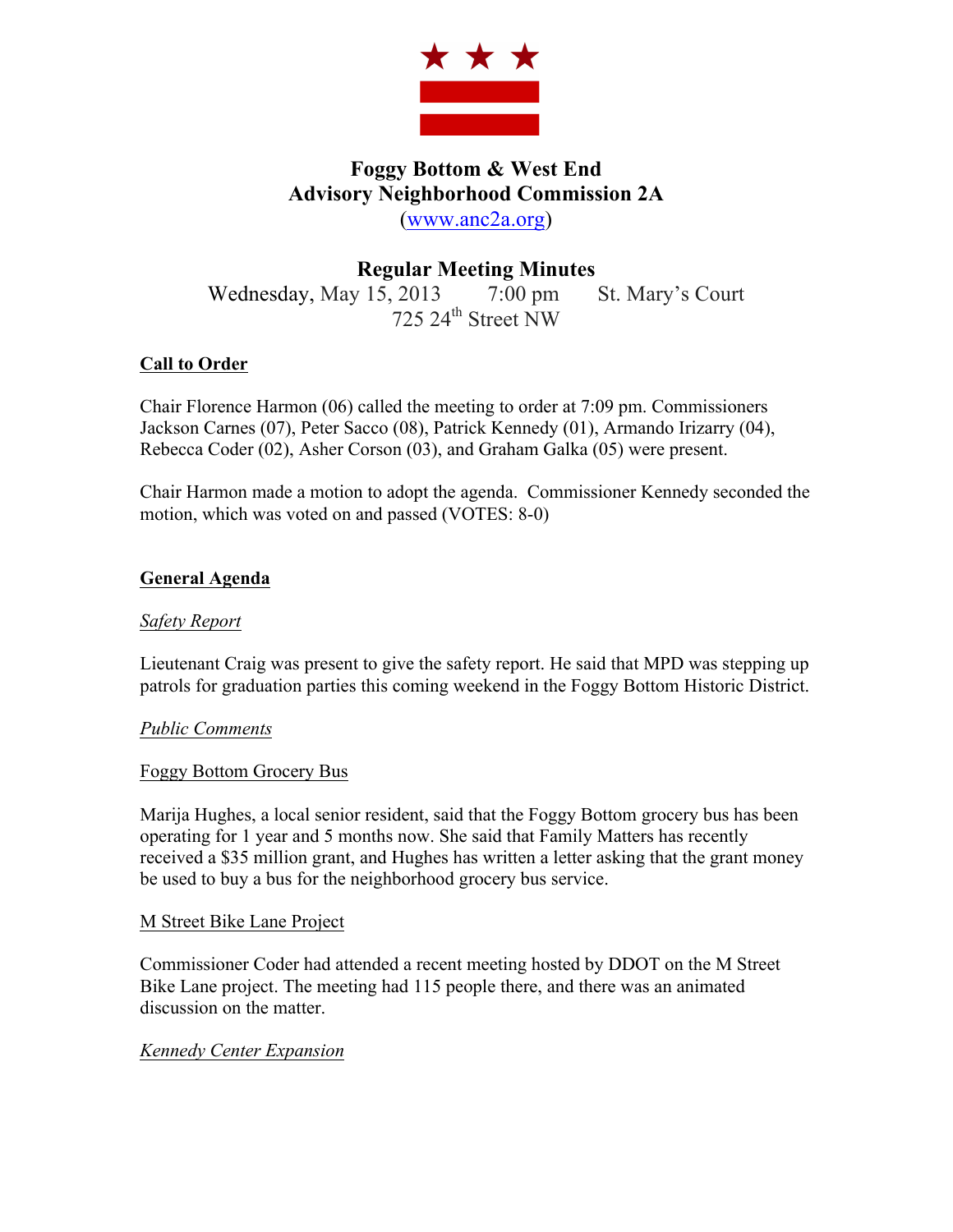Roger Mosier from the Kennedy Center was present to talk about the Center's plans for renovations on the South End of the building. Mr. Mosier said that the renovations will be funded solely with private donations, and Steven Holl architects has been chosen to design the site. There is a possibility of an addition of a café in the planned program space. The project will last approximately two years.

Mr. Mosier said that peak use night times for shows will not coincide with classroom peak usage time, meaning that parking will not be a problem for the new site.

Commissioner Irizarry brought to Mr. Mosier's attention two concerns raised by neighbors. The first concern was that the neighbors do not want construction trucks and other projects vehicles coming through the neighborhood before the 7 am start of construction.

The second concern was that the neighbors would like the Kennedy Center to provide parking for the increased amount of buses and other vehicles associated with the expansion.

Mr. Mosier took note of the concerns and indicated that they would not be a problem.

## **Regulatory Agenda**

# *Matters before DC Council*

### Square 77: Alley Closing and PUD

Commissioner Sacco recused himself from discussing and voting on this matter.

David Avitabile, legal counsel for GW on the Square 77 project, was present. He explained that GW is seeking a letter of support from the ANC for the alley closing, which is set to go in front of the DC Council in the upcoming months.

Mr. Avitabile said that the project cannot go forward without an approval from the DC Council on the alley closing. He said that GW is under time restraints with City Hall set to go offline in the fall of 2016.

Mr. Avitabile said that the new residence hall will have up to 898 student beds, with two stories below grade for student, retail, and maintenance space. He said that GW hears the community's desires for more street level retail; however, GW is limited by the current structure of the building

He said that GW has agreed that at least fifty percent of the retail in the building will be open until at least 9 pm. GW has also made a number of changes to address site congestion. With the removal of on street loading activity for regular deliveries, all retail loading will be within the internal loading dock.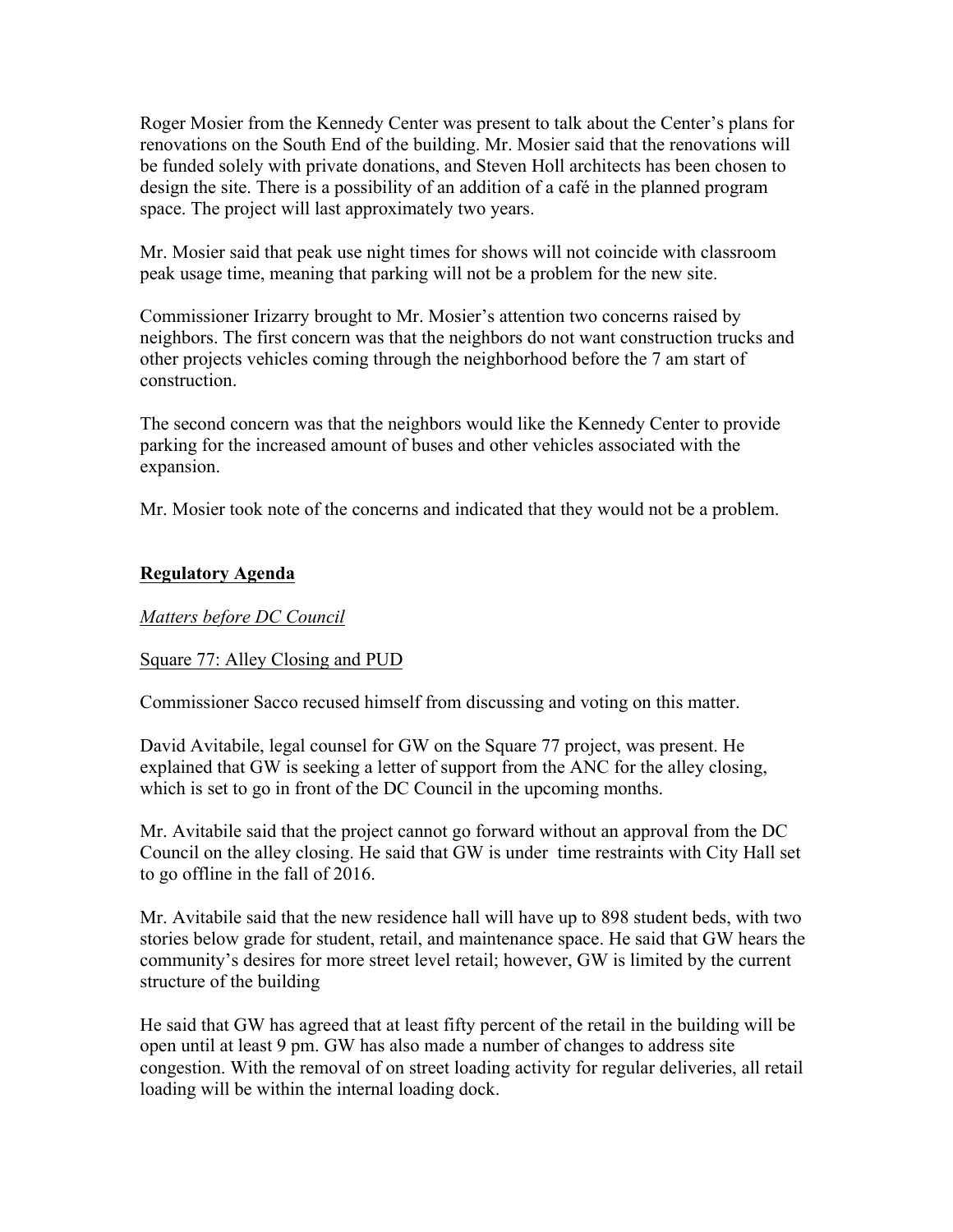Mr. Avitabile said that all the alleys in the District are created of private property, and that DC precedent says that, when an alley is closed, the alley is transferred to the adjacent property owner(s).

Commissioner Kennedy brought up differences between GW's December filing, which include approximately 1,600 square feet for street facing retail on Eye Street, with the newest filing, which only included approximately 600 square feet. Susi Cora from the GW Division of Operations stated that GW had made some concessions to the Historic Preservation Office, meaning that more beds had to be fit in because there had to be separate entrances for the residence hall and affinity housing. Additionally, GW wanted to make the lobby welcoming and wide enough to drop people down to the below grade retail.

Commissioner Corson stated that there is a commitment in the original campus plan to move students back on campus and because this was a commitment back in the campus plan, it is not necessarily a benefit for this individual project. He questioned whether it was true that traffic will only be increased because of the new retail spaces on Square 77, when traffic could possibly increase even more by the additional student beds on the site. Mr. Avitabile stated that GW's research shows that ninety-seven percent of GW students who live on campus do not own a car, and thus there would not be a significant increase in traffic due to the additional bed space.

A few local neighbors mentioned that all local apartment buildings require students to move in and out at loading zones, and thus GW should use Square 77's internal alley for all student loading and unloading.

Commissioner Corson said that the community would like to see a second metro entrance funded. Mr. Avitabile stated that the amount of money GW would contribute would not be nearly enough to fund a complete second entrance, and that GW has committed to look at funding a second metro entrance when the time comes to redevelop Academic Center.

Commissioner Carnes made a motion to rescind the original resolution passed at the ANC's April meeting for the alley closing. Commissioner Irizarry seconded the motion, which was voted on and passed. (VOTES: 7-0-1 (Sacco recused))

Commissioner Carnes presented the Commissioners with a resolution, calling for the Council to add community amenity money for a second Foggy Bottom Metro entrance on the Council bill for the closing of an alley on Square 77.

The ANC will designate a Commissioner to represent the ANC in front of the Council at the discretion of the Chair.

Commissioner Carnes made a motion to adopt the resolution. Commissioner Corson seconded the motion, which was voted on and passed (VOTES: 7-0-1 (Sacco recused))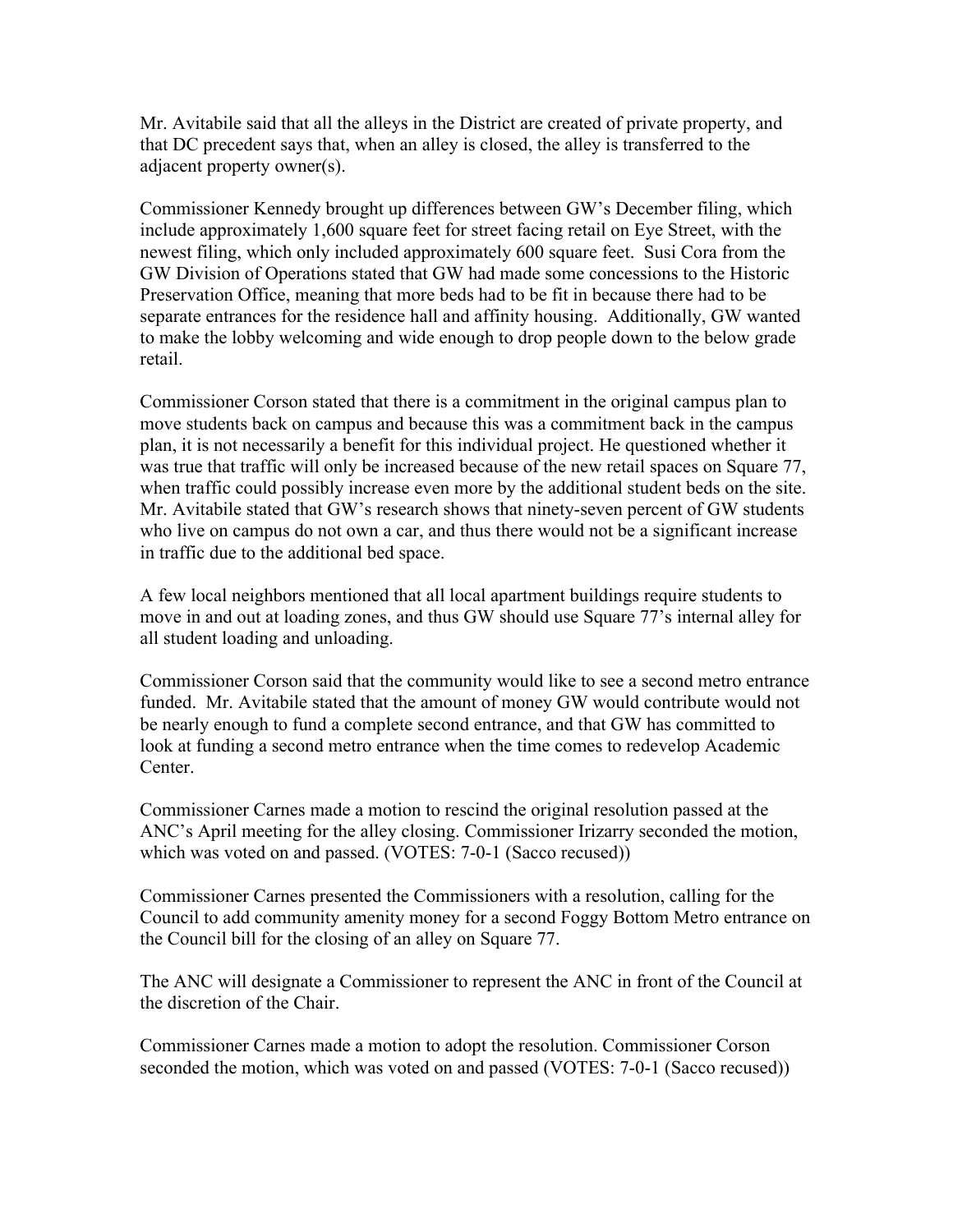The ANC took no action on the Square 77 PUD resolution.

## *New Hampshire Avenue Streetscape Project*

Mike Tucker from DDOT was present to give an update on the New Hampshire Avenue project.

## *Matters before ABC / ABRA*

## McFaddens

Chair Harmon made a motion to authorize Commissioner Coder to send a letter to ABRA, raising the ANC's concerns with McFaddens and that the ANC wants to see the current voluntary agreement continued. Commissioner Irizarry seconded the motion.

Commissioner Coder expressed interest in keeping the protest option open, but stated that the voluntary agreement with regards to their hours is pretty strong.

Chair Harmon amended the resolution to give Commissioner Coder the authority to mention past underage drinking violations and give her the authority to protest the ABRA license on the grounds of property values; and peace, order, and quiet.

Commissioner Coder made a motion to adopt the resolution. Commissioner Irizarry seconded the motion, which was voted on and passed. (VOTES: 8-0)

The ANC took no action on the remaining ABRA notices.

### Greenhouse Bistro

Commissioner Coder had concerns about the newly proposed Greenhouse Bistro at 2030 M Street NW. She said that the owner owns another club downtown called Lima and was also concerned about the late hours specified in the ABRA filing for the bistro.

Chair Harmon made a motion to protest Greenhouse Bistro's Class C tavern license on the grounds of peace, order, and quiet; property values; and pedestrian and vehicular safety. Commissioner Coder seconded the motion, which was voted on and passed (VOTES: 8-0)

Chair Harmon made a motion to amend the resolution to give Commissioner Coder or the Chair the ability to negotiate a settlement agreement for the Greenhouse Bistro. Commissioner Kennedy seconded the motion, which was voted on and passed. (VOTES: 8-0)

# **Administration**

### *March Minutes*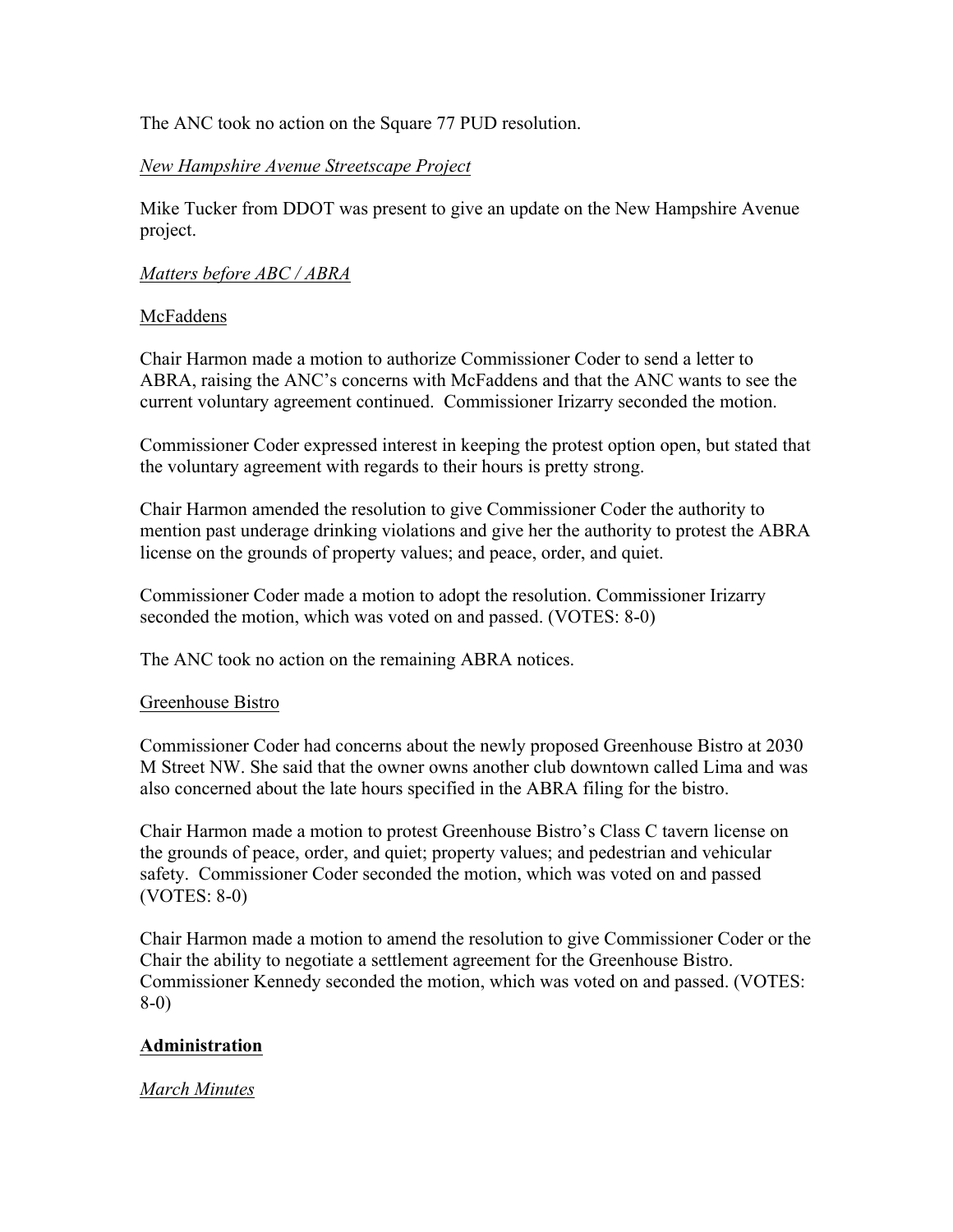Chair Harmon made a motion to approve the regular meeting minutes from the March meeting. Commissioner Coder seconded the motion, which was voted on and passed. (VOTES: 8-0)

## *Second Quarter Financial Report*

Commissioner Galka made a motion to approve the second quarter financial report. Commissioner Kennedy seconded the motion, which was voted on and passed. (VOTES: 8-0)

# *FY 2013 Budget: October 1 to September 31*

Chair Harmon made a motion to adopt the budget for FY 2013. Commissioner Galka seconded the motion, which was voted on and passed. (VOTES: 8-0)

## *Rewrite of Bylaws*

Commissioner Carnes gave options for amending the bylaws, including working groups or a committee. Commissioner Corson thought the ANC should have a committee, where Commissioners and neighbors are invited to participate.

Commissioner Coder made a motion to form a committee to work on bylaws, with Commissioners Kennedy and Carnes serving as the co-chairs. Chair Harmon seconded the motion, which was voted on and passed. (VOTES: 8-0)

### *Grant Process*

The ANC talked briefly about rolling out a grant process for neighborhood projects, with funding provided by the ANC. Commissioner Galka said that he would like to see some sense of accountability in the grant application and process.

The ANC will follow up with other ANC's and the Office of Advisory Neighborhood Commissions on the correct procedures for awarding grants.

Chair Harmon called the meeting adjourned at 9:56 pm.

# **Attachment #1 – Square 77 Alley Closing Resolution to DC Council:**

May 16, 2013

VIA EMAIL

Chairman Phil Mendelson Council of the District of Columbia 1350 Pennsylvania Avenue, N.W.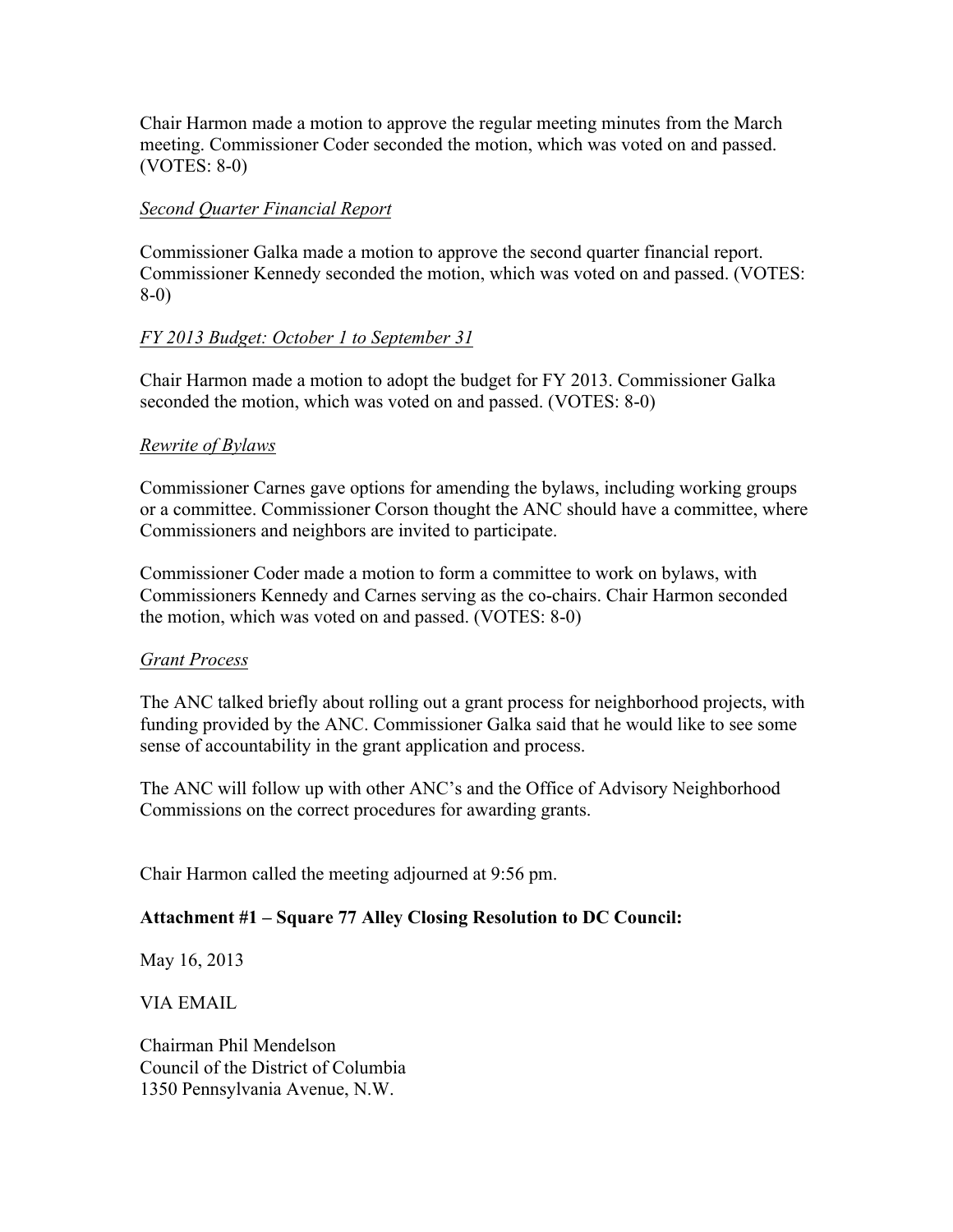Suite 504 Washington, DC 20004

Re: S.O. 13-00803 Proposed Closing of Public Alley in Square 77

Dear Chairman Mendelson:

On May 15, 2013, at a duly-noticed regular public meeting and with a quorum present, the Foggy Bottom and West End Advisory Neighborhood Commission ("ANC") 2A voted 7-0-1 to condition support for the above-referenced application from The George Washington University to close a public alley in Square 77 and adopted the following resolution:

RESOLVED that ANC 2A conditionally supports The George Washington University's application for closing of a public alley in Square 77 provided sufficient amenities are given to the community to relieve (a) the burden of the additional congestion in the PUD Application (to the Zoning Commission) and (b) the adverse impacts imposed by the University on the Foggy Bottom-West End residential community. The ANC conditionally supports the public alley closing provided sufficient amenities are provided to the community as the alley closing provides the University a tremendous benefit. We understand that the University revised its Application to eliminate the on-street loading zone for trucks but not for residential move-in, move-out, and other year-round deliveries and made a retail commitment. However, the ANC remains concerned that the University has not provided sufficient community contributions to support the transfer of public property free of charge to the University and the added additional congestion to come with this project.

The University has proposed the alley closing in order to facilitate the construction of a new on-campus residence hall included in the 2007 Foggy Bottom Campus Plan and related PUD. The alley closing allows the University to construct an infill building on this site, which will combine three existing residence halls into a new larger residence hall.

The University also represents that the new residence hall will also contain retail space both at the ground floor and on the first level below grade, as well as additional space for student life. Even though the Campus Plan exempted the location from the I Street Corridor retail requirements, as part of the Square 77 alley closing process, the University has recently proposed a retail component to help activate the public space along the ground level and contribute to the development of the planned I Street Retail Corridor. Additionally, as part of the same process, the University agrees to a commitment that no less than half of the establishments in the project will close no earlier than 9:00 pm. However, the University recently amended its application to provide that only 600-700 square feet of retail will be provided on street level, which does not allay the ANC's concern for active nighttime retail that enhances safety.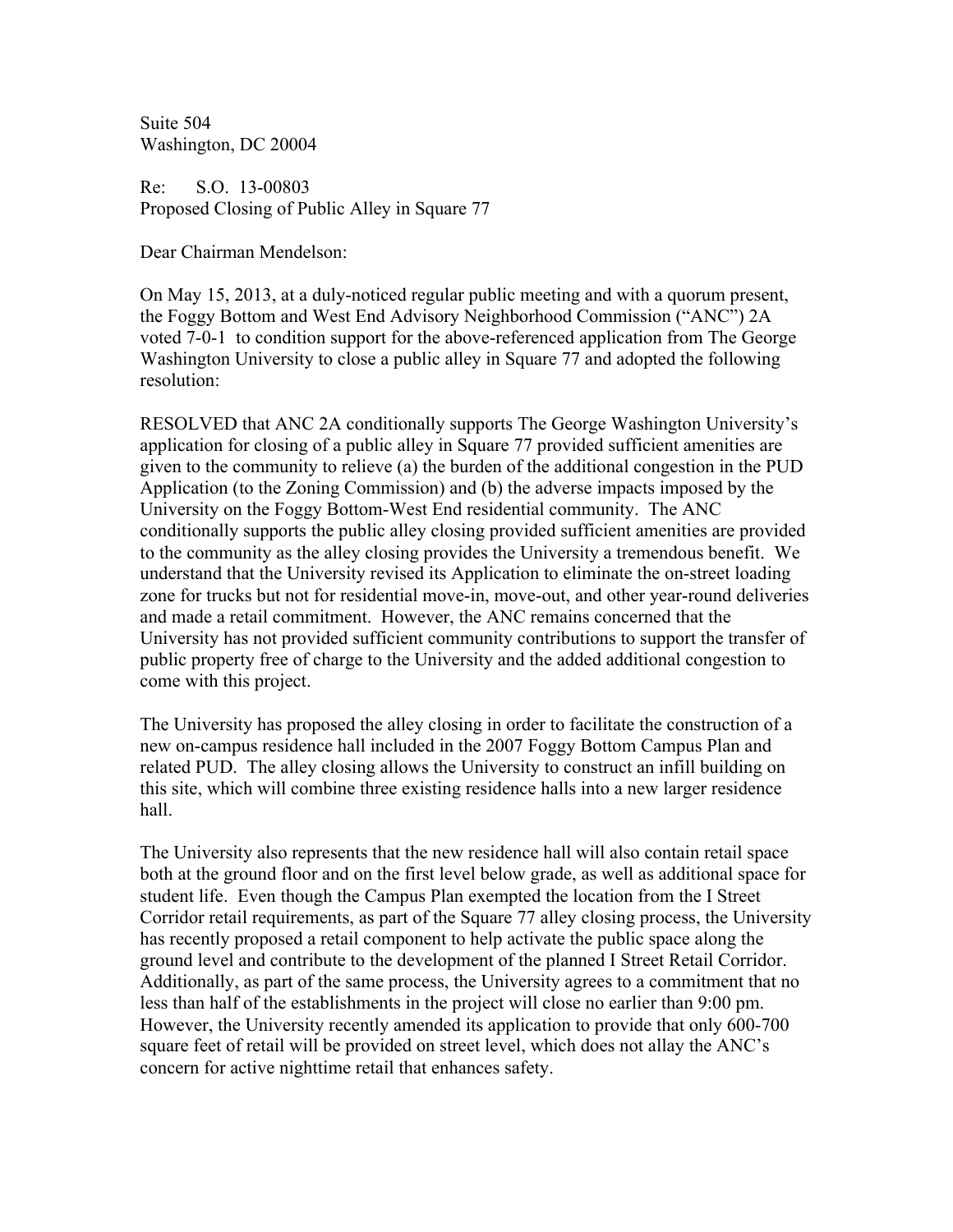The University has agreed to make additional changes to the square that will allow for service and deliveries to continue to be made within Square 77, rather than from the public streets. Specifically, the University has agreed to construct a shared loading and service area for the new residence hall and the Marvin Center, as well as manage loading activity through a dock coordinator and other provisions of its proposed loading management plan. Additionally, as part of the Square 77 alley closing process, the University has recently agreed to maintain mail and package service where it is presently located. To address the ANC's concern about on-street loading, the University has decided to eliminate the on-street loading space. Instead, the University will schedule the limited large truck deliveries it expects during times when other deliveries are not made to the Square 77. This will allow the trucks to use the on-site loading area, and the onsite Dock Manager for the Square will coordinate all deliveries. Thus, all truck deliveries (except for residential move-in, move-out, and delivery vans) will be confined to the interior of the site.

Because the University's application for the Square 77 alley closing provides for the transfer of public land to the University—a tremendous benefit—the University should provide the community with a commensurate public benefit. ANC 2A, in conjunction with discussion with the staff of Ward 2 Councilmember Jack Evans, suggests the following types of public benefits that would be appropriate to be provided:

Discrete elements of a second entrance to the Foggy Bottom-GWU Metro Station in the Washington Metropolitan Area Transit Area ("WMATA") System

In conclusion, the ANC supports the proposed Square 77 alley closing subject to the D.C. Council conditioning its approval of the alley closing to require the following conditions:

• That the University will provide the retail space both at the ground floor and on the first level below grade and that the University will commit that no less than half of the establishments in the project will close no earlier than 9:00 pm. However, as stated, because of the de minimus amount of street level retail, the ANC remains concerned that active street level retail that promotes nighttime safety of pedestrians is lacking.

• That the University has already decided to keep mail and package service where it is and to address the issue of on-street loading space for large trucks, the University will eliminate the on-street loading space. Instead, the University will commit to schedule the limited large truck deliveries it expects during times when other deliveries are not being made to the Square. This will allow the trucks to use the on-site loading area, and the onsite Dock Manager for the Square will coordinate all deliveries. Thus, all truck deliveries will be confined to the interior of the site, further minimizing any impacts on the surrounding community.

That the University provides sufficient public benefits to the community as specified above.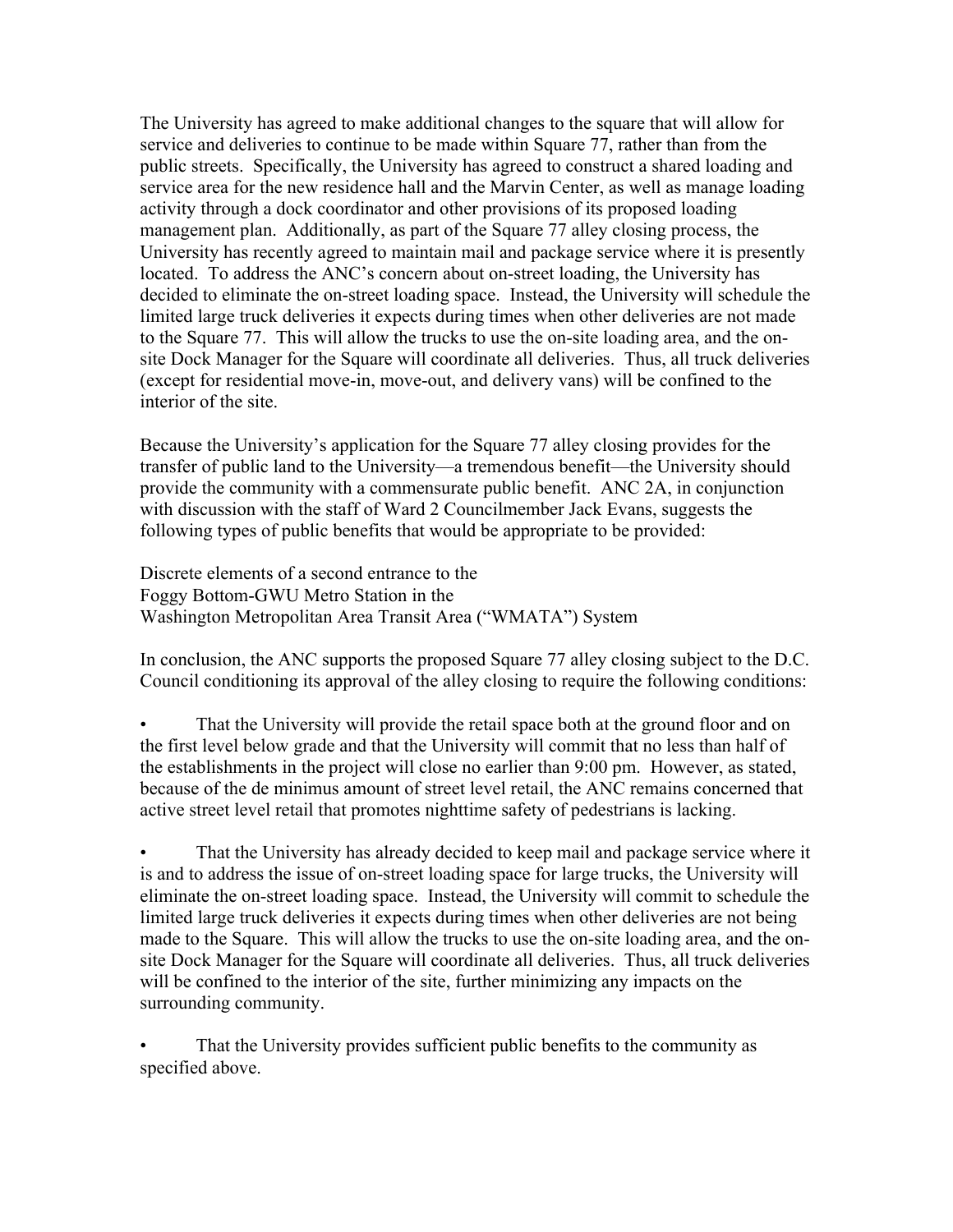The ANC respectfully requests that the Council hold a fully noticed hearing on the closing of the alley. The ANC designates any commissioner to represent it before the D.C. Council, at the discretion of the ANC's Chairman, regarding this matter.

We respectfully urge the Council to give careful attention to the concerns articulated in this resolution and letter.

Sincerely yours,

Florence Harmon, Chair, ANC 2A

cc: Roland F. Dreist, Jr., Surveyor, D.C. David Avitabile, Goulston & Storrs Jack Evans, Ward 2 Councilmember Council Member Anita Bonds, At-Large Council Member Vincent Orange, At-Large Council Member David Catania, At -Large Councilmember David Grosso, At-Large Councilmember Jim Graham, Ward 1 Council Member Mary M. Cheh, Ward 3 Council Member Muriel Bowser, Ward 4 Council Member Kenyan McDuffie, Chair Pro Tempore, Ward 5 Council Member Tommy Wells, Ward 6 Council Member Yvette Alexander, Ward 7 Council Member Marion Barry, Ward 8 ANC 2A Commissioners

## **Attachment #2 - McFaddens ABC Board Resolution**

May 28, 2013

Ruthanne Miller, Chairperson Alcoholic Beverage Control Board 2000 14th Street NW Washington, DC 20009

RE: ABC Application of Washington 009, LLC, t/a McFaddens ("McFaddens") Class C License No. ABRA-060591

Dear Chairperson Miller and Members of the ABC Board:

At its regularly scheduled meeting on Wednesday, May 15, 2013, the Foggy Bottom and West End Advisory Neighborhood Commission ("Commission" or "ANC 2A") considered the ABC renewal of the Class C ABRA license for McFaddens located at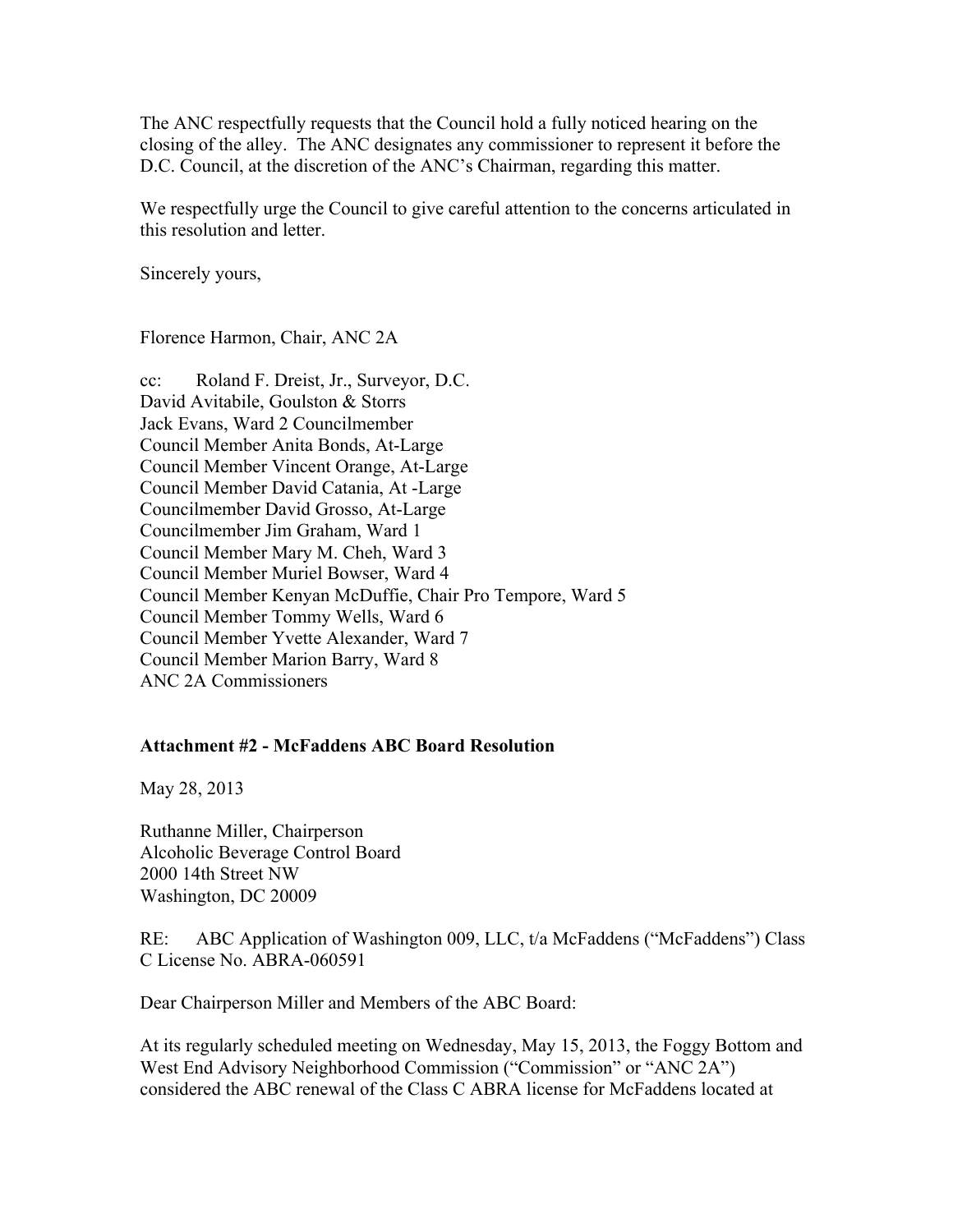2401 Pennsylvania Avenue NW A. With eight of the eight commissioners in attendance, a quorum at a duly called public meeting, the following motion was unanimously approved:

ANC 2A protests the renewal of the ABC license for Washington 009, LLC, t/a McFaddens, Class C License No. ABRA-060591.

The current hours, underage drinking violations, police incidents and the need for a full time MPD police detail to control unruly patron behavior that affects nearby residents were noted. The Commission voted to protest the renewal of McFadden's ABRA license based on concerns related to peace, order, and quiet of the neighborhood, impact on residential parking, and vehicular and pedestrian safety, and adverse effects on nearby residential real property values.

The Commission also voted unanimously to designate Commissioners Florence Harmon, and Rebecca Coder as representatives of ANC 2A before ABRA and the ABC Board on this matter.

ON BEHALF OF THE COMMISSION:

Sincerely,

Florence Harmon Chairperson

cc: Licensee Sarah Fashbaugh, ABRA Community Resource Advisor

### **Attachment #3 - Greenhouse Bistro ABC Board Resolution**

May 28, 2013

Ruthanne Miller, Chairperson Alcoholic Beverage Control Board 2000 14th Street NW Washington, DC 20009

RE: ABC Application of MAR Concepts Corporation, t/a Greenhouse Bistro ("Greenhouse Bistro"), Retailer's Class "C" Tavern, No. ABRA-092058 2030 M Street, NW

Dear Chairperson Miller and Members of the ABC Board: